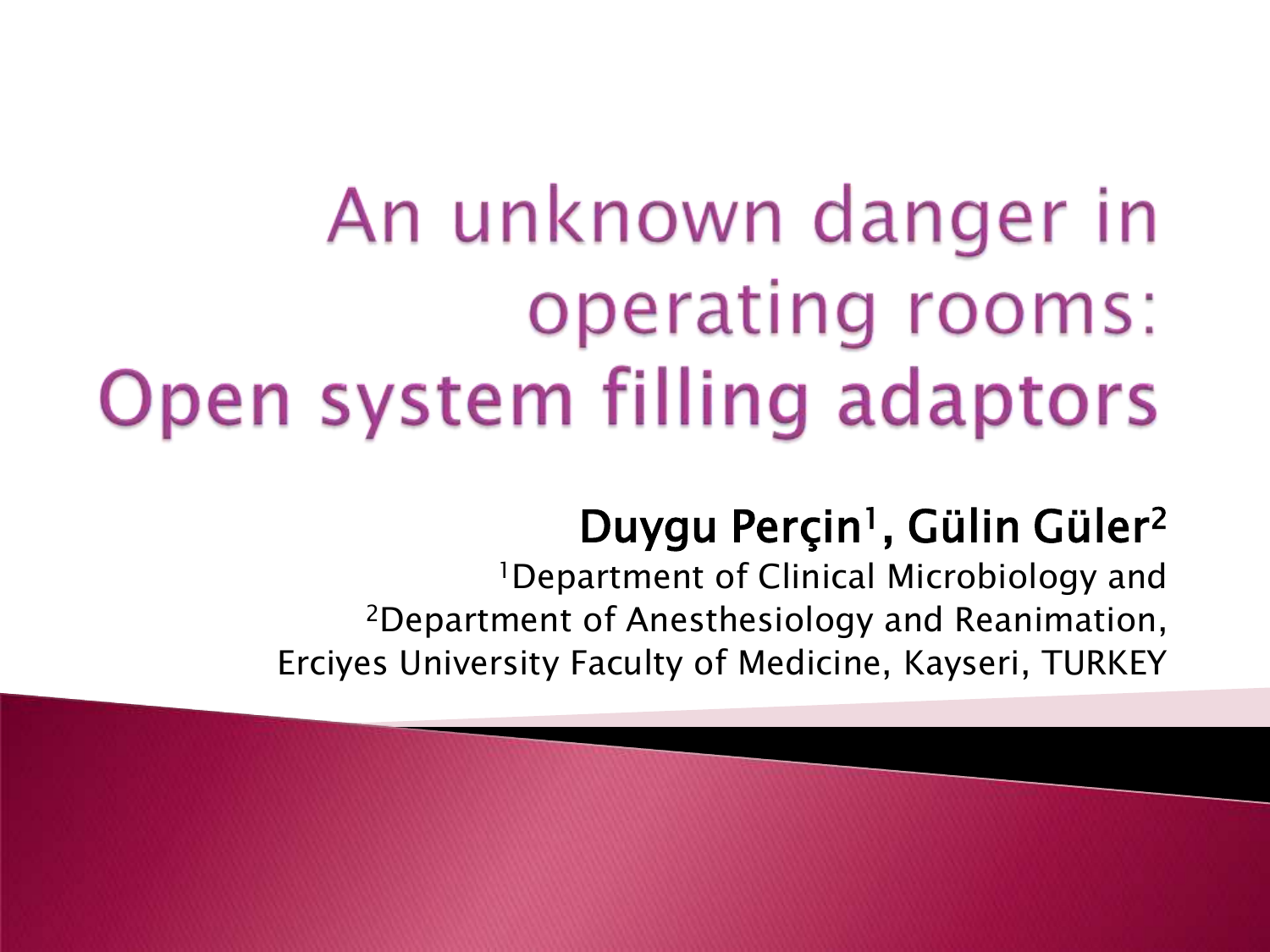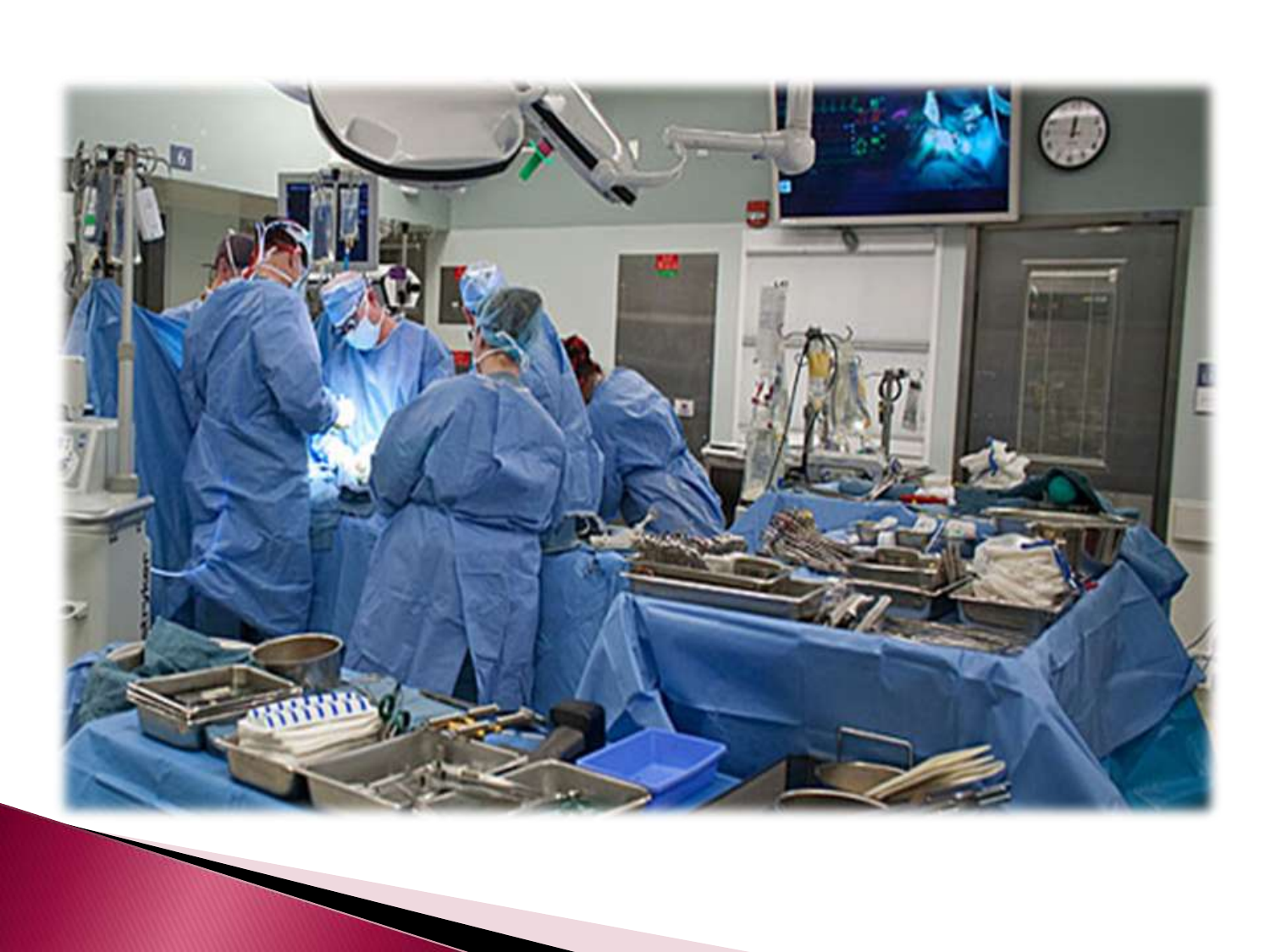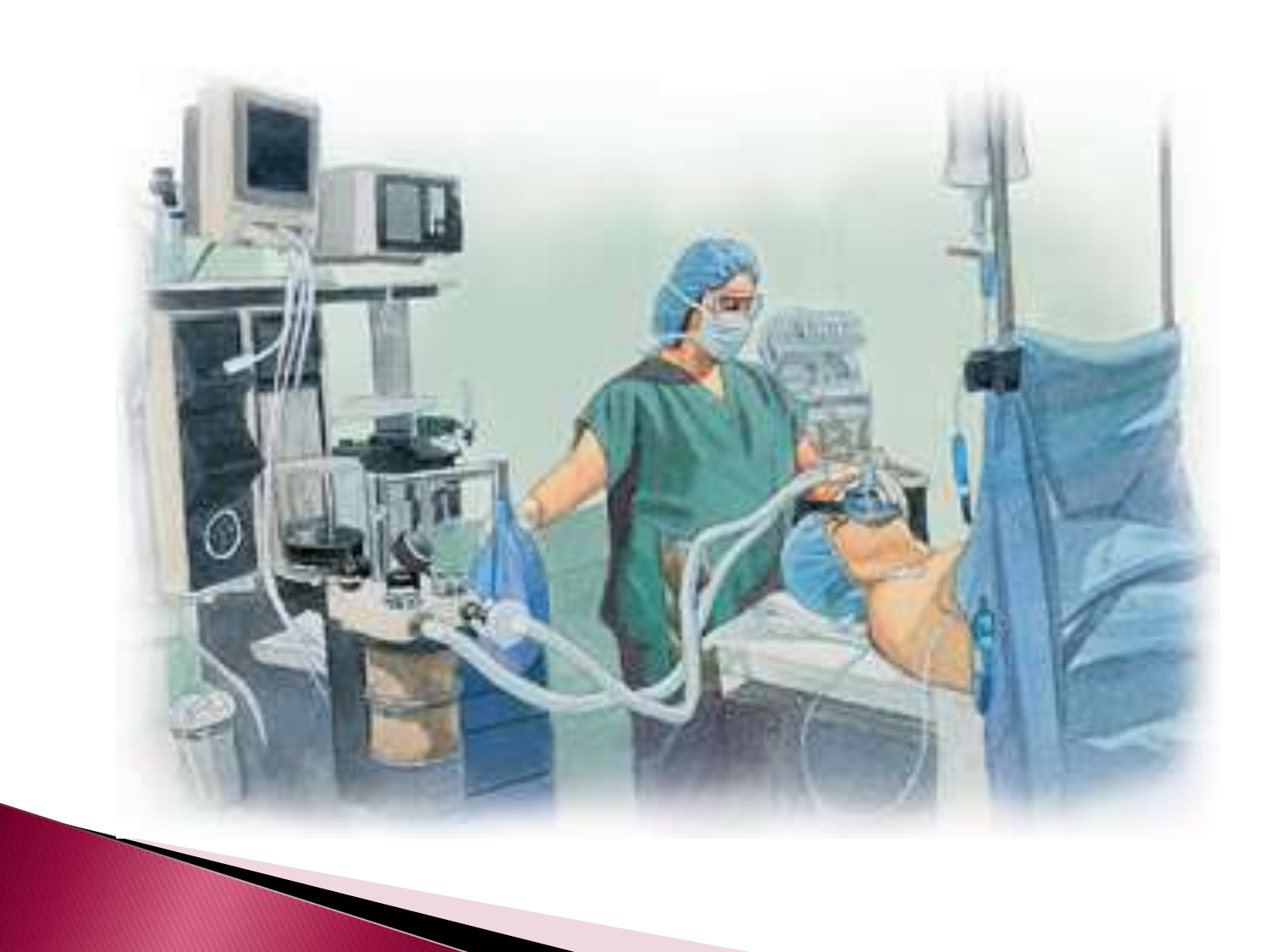# **Filling adaptors**

- ▶ They are used to fill vaporizers with anesthesia drugs like
	- Isoflurane
	- Halothane
	- Sevoflurane

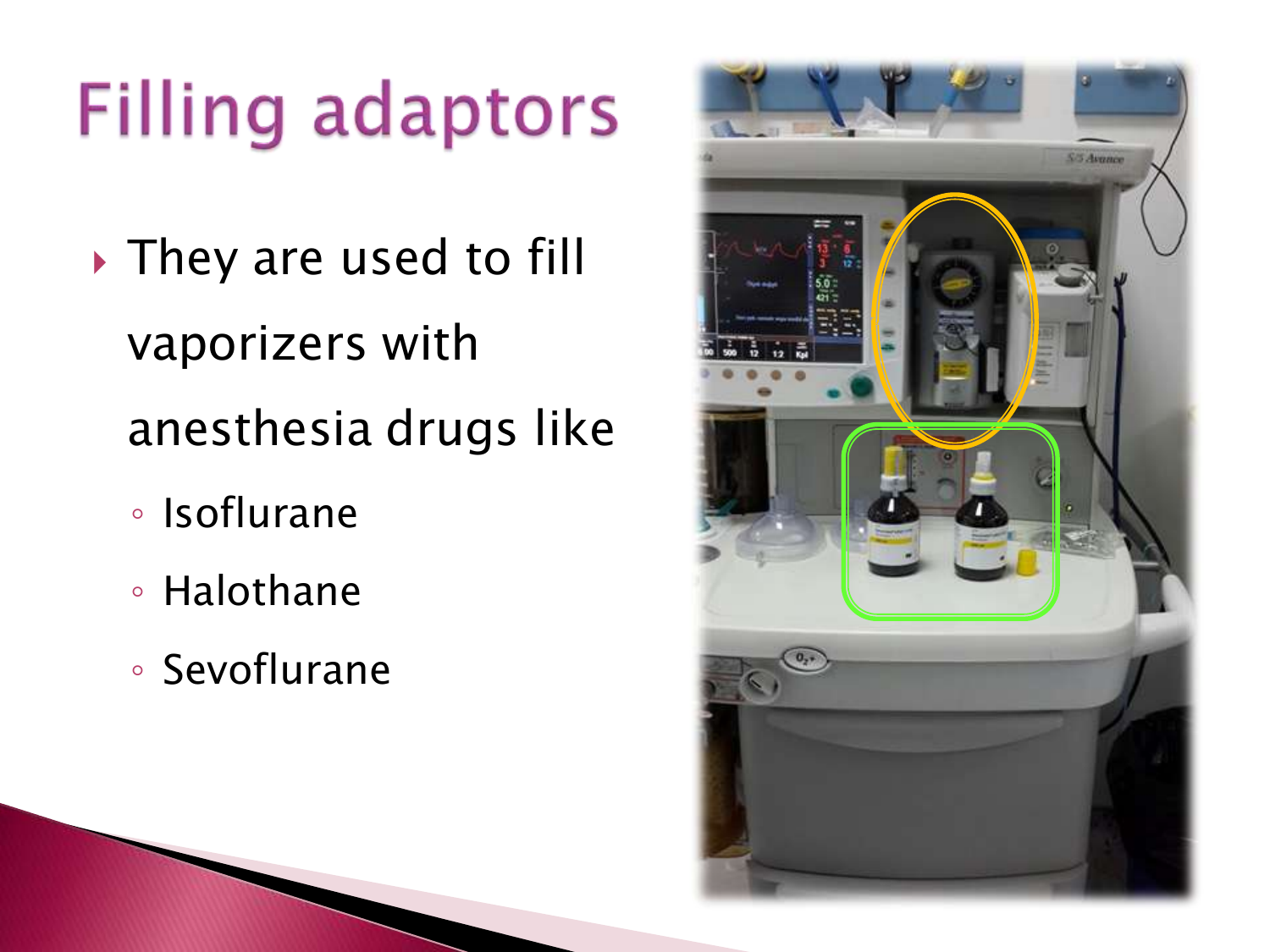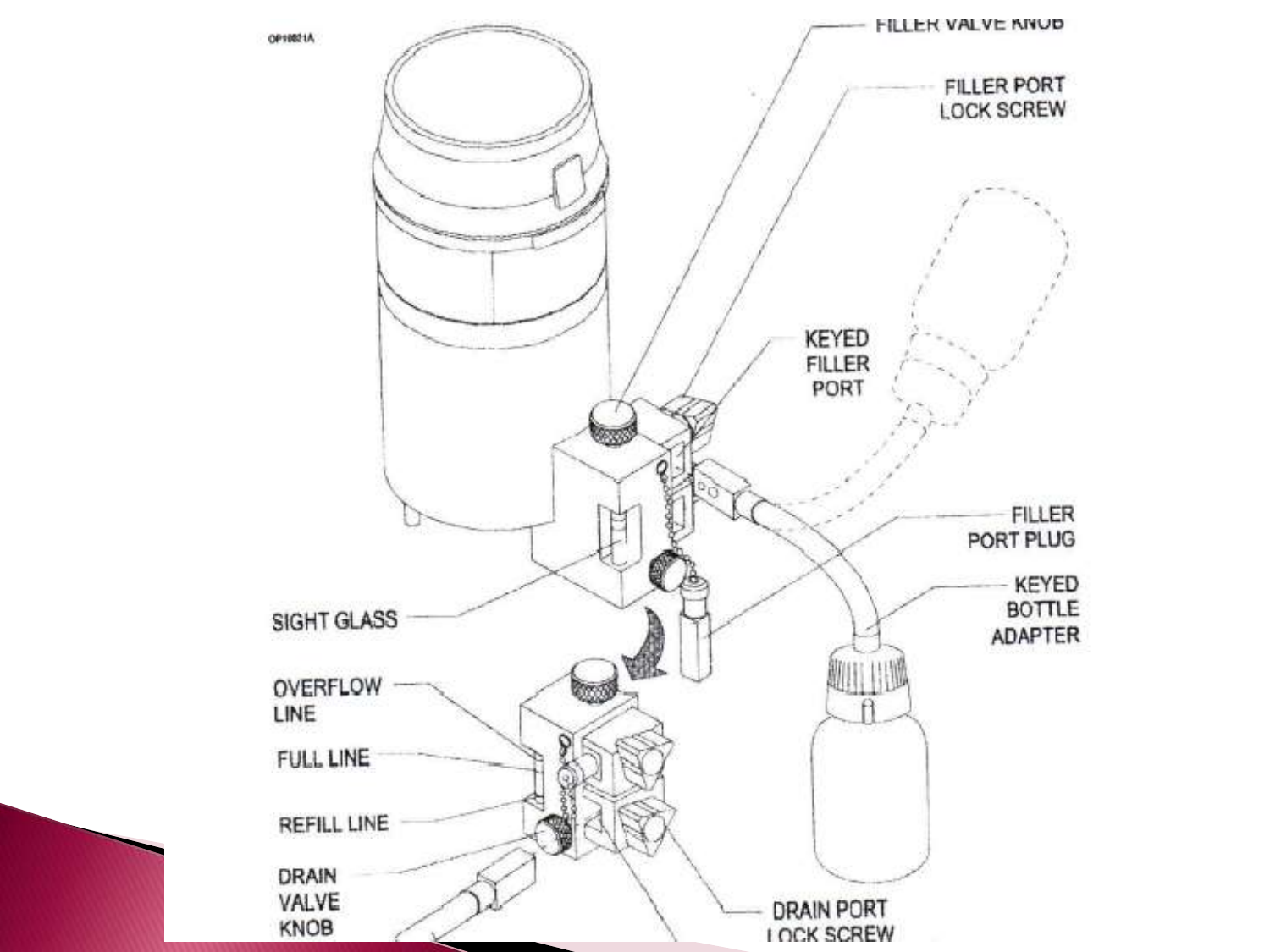#### Different bottles and adaptors



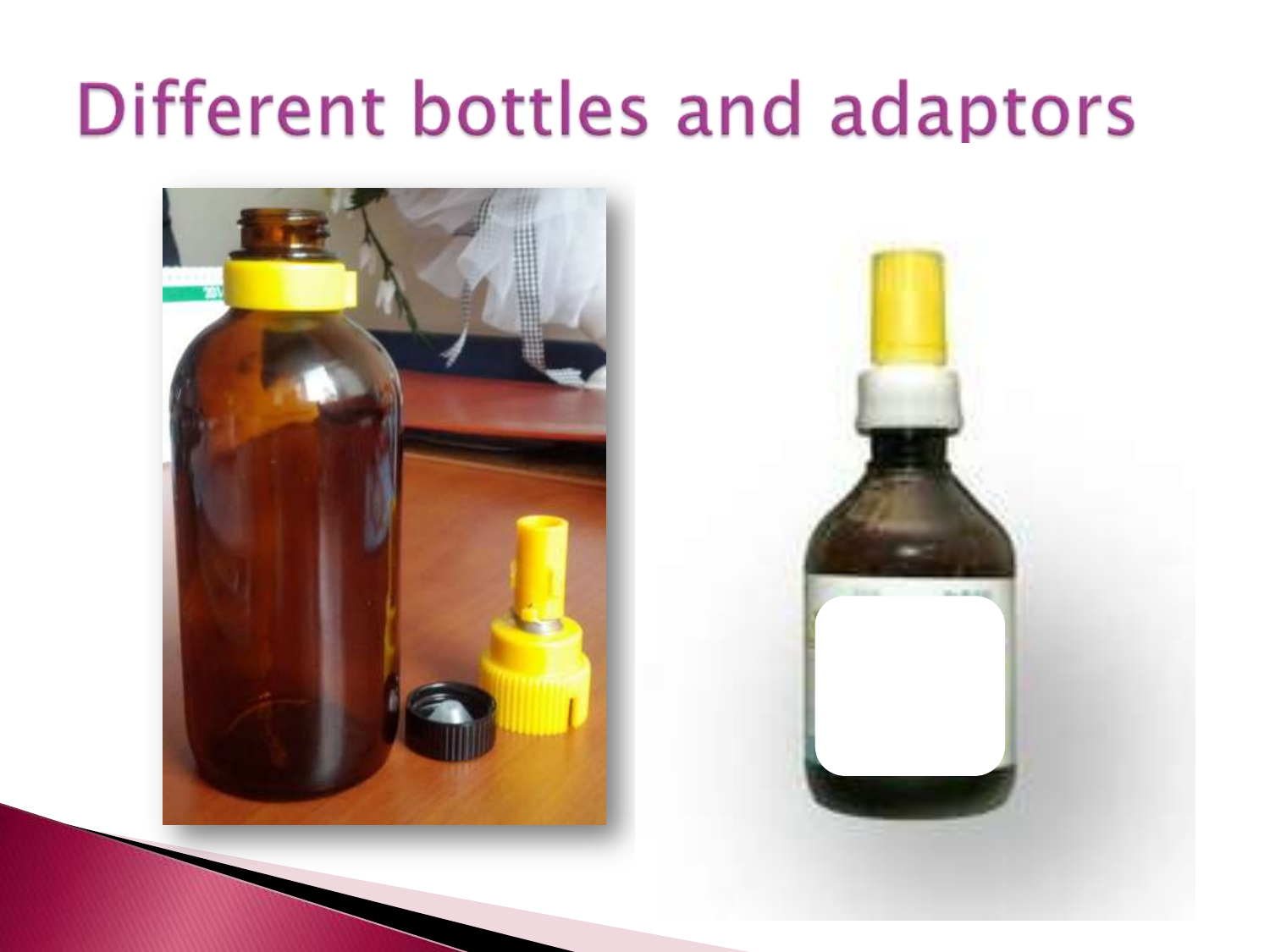### Problems

- Reusable filling adaptors that are dedicated to the operating room not to the bottle
- ▶ The bottles which have not been emptied yet, may stand for a few days in operating rooms
- ▶ They are reused without disinfection of filling adaptors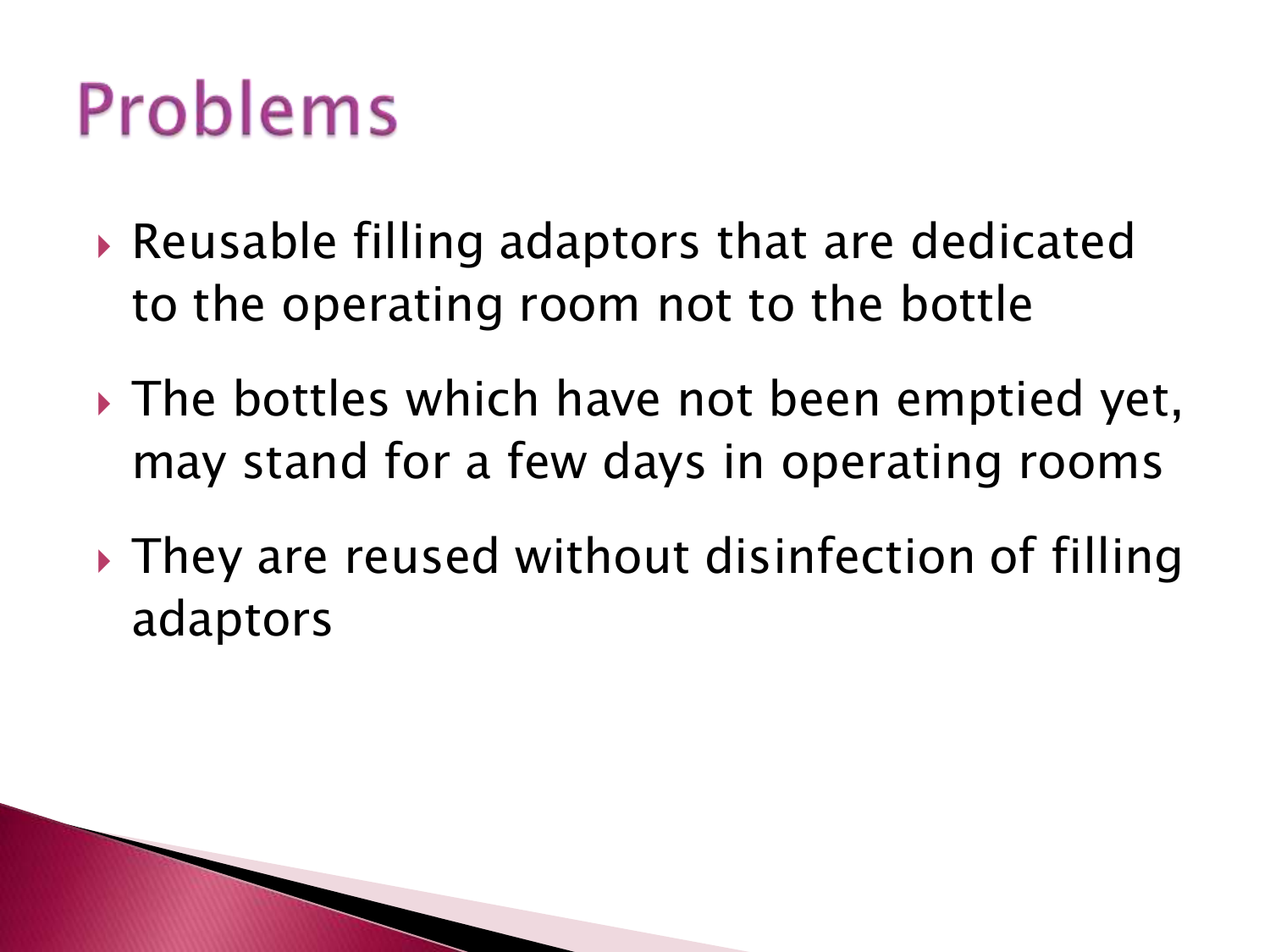# Known risks with reusable FA

- Safety problems
	- Pollution of the room
- Chemical contamination
- Misuse

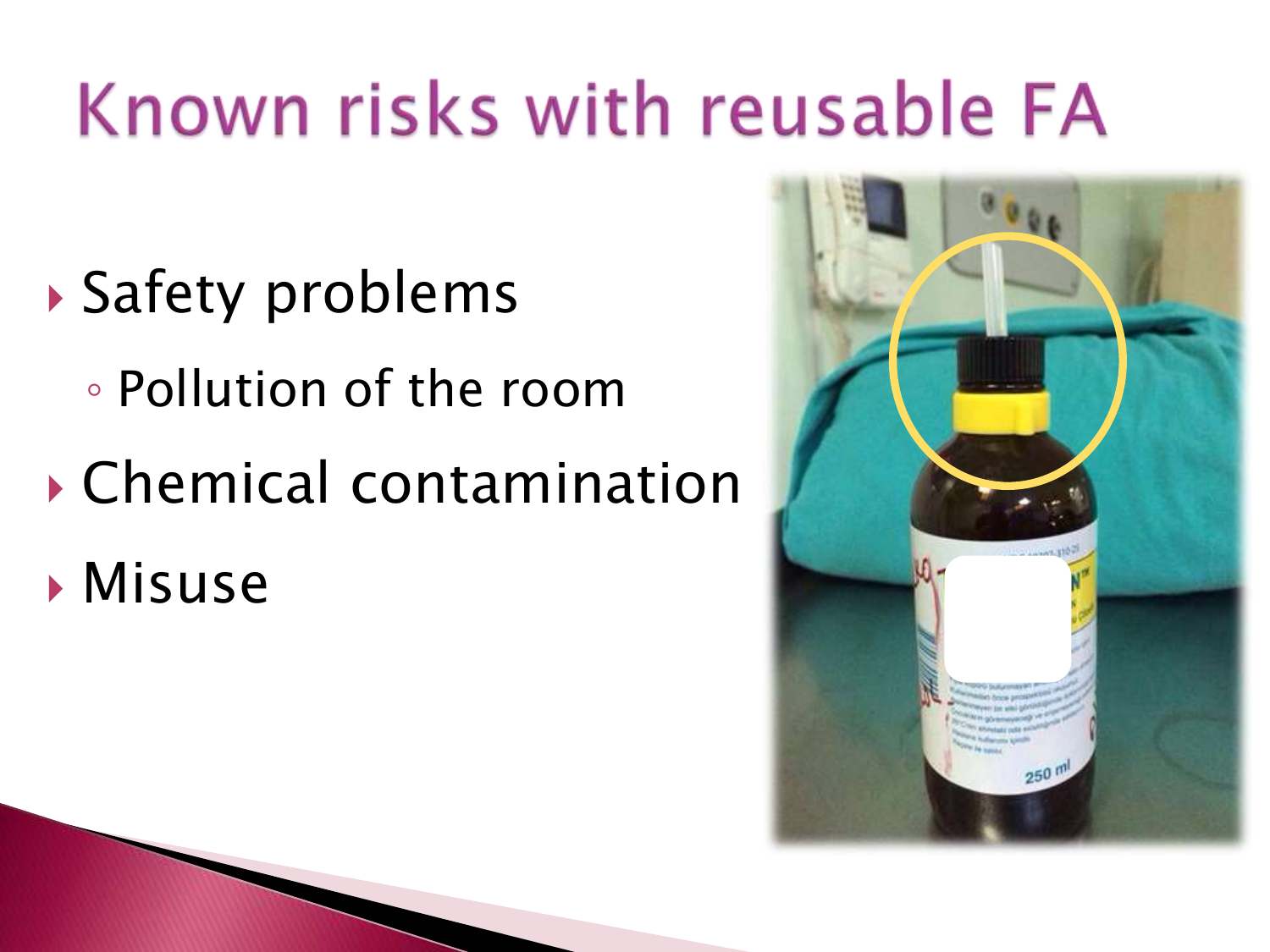## Safety risk

Anesth Analg. 2006 Jul; 103(1): 124-5, table of contents.

#### A surprising twist: an unusual failure of a keyed filling device specific for a volatile inhaled anesthetic.

Keresztury MF<sup>1</sup>, Newman AG, Kode A, Wendling WW.

 $\oplus$  Author information

#### **Abstract**

We describe two cases in which keyed filling devices for sevoflurane were inadvertently screwed onto isoflurane bottles. The mishaps were possible because the collars on sevoflurane and isoflurane bottles are mirror images of each other. The particular keyed filling device was designed with a flexible outer sleeve and could be screwed onto the wrong bottle while slightly gouging its soft plastic collar. The keyed filling adapters for sevoflurane and isoflurane could each be manipulated to fit the other's bottle. A manufacturer (Southmedic, Inc., Barrie, Canada) has modified their keyed filling adapters to prevent this unusual circumstance from recurring.

PMID: 16790639 [PubMed - indexed for MEDLINE]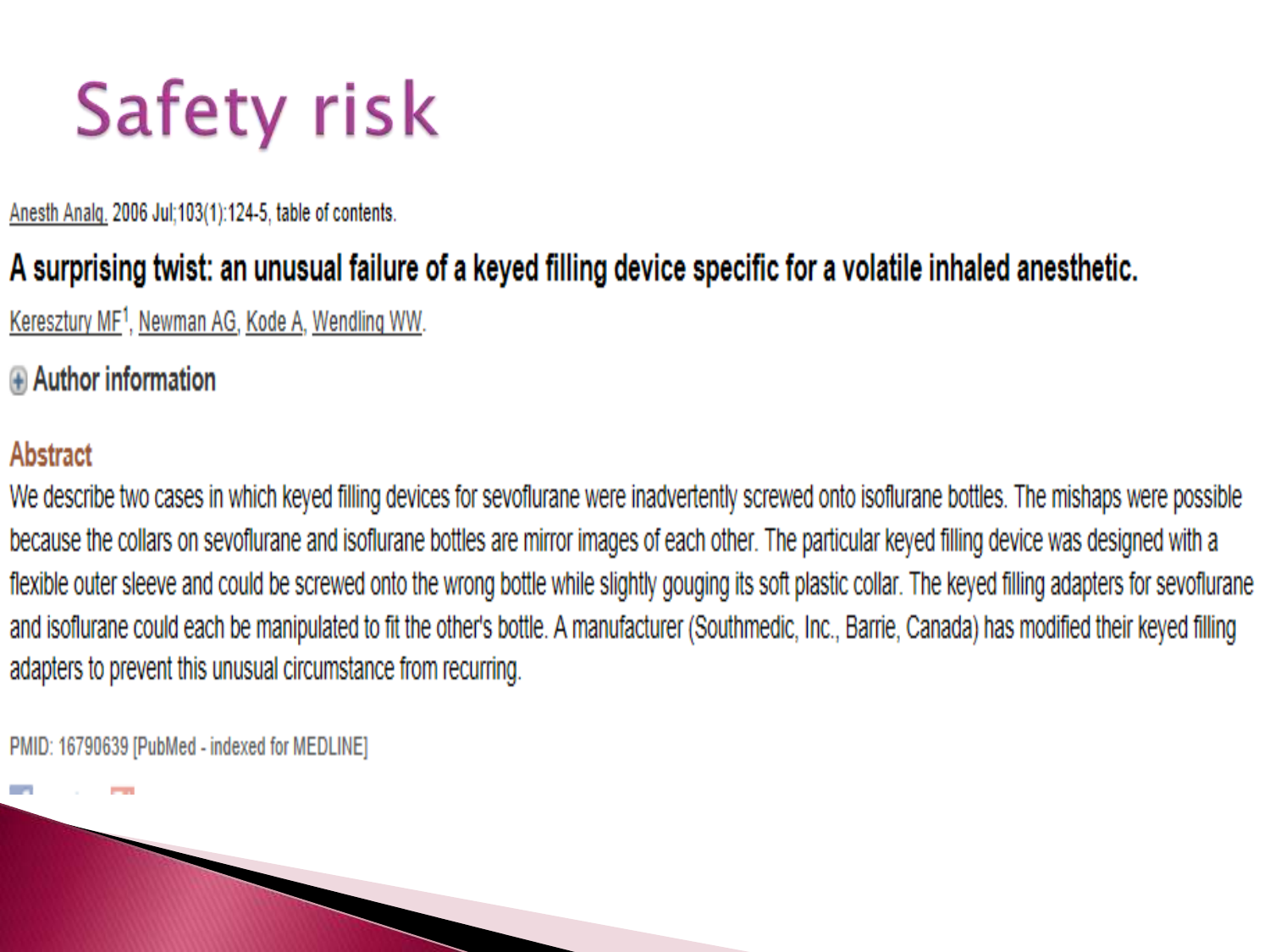# **Safety risk**

- Wrong adaptors may cause
	- Wrong anaesthetic agent to go to the patient
	- Pollution in the operating room
		- Compromize the safety of staff
			- DNA damage
			- Increased risk for Parkinson Disease

**Tanaka M. J Clin Monit Comput 2013; 27: 629 Mastrangelo G. BMC Neurol 2013; 13: 194**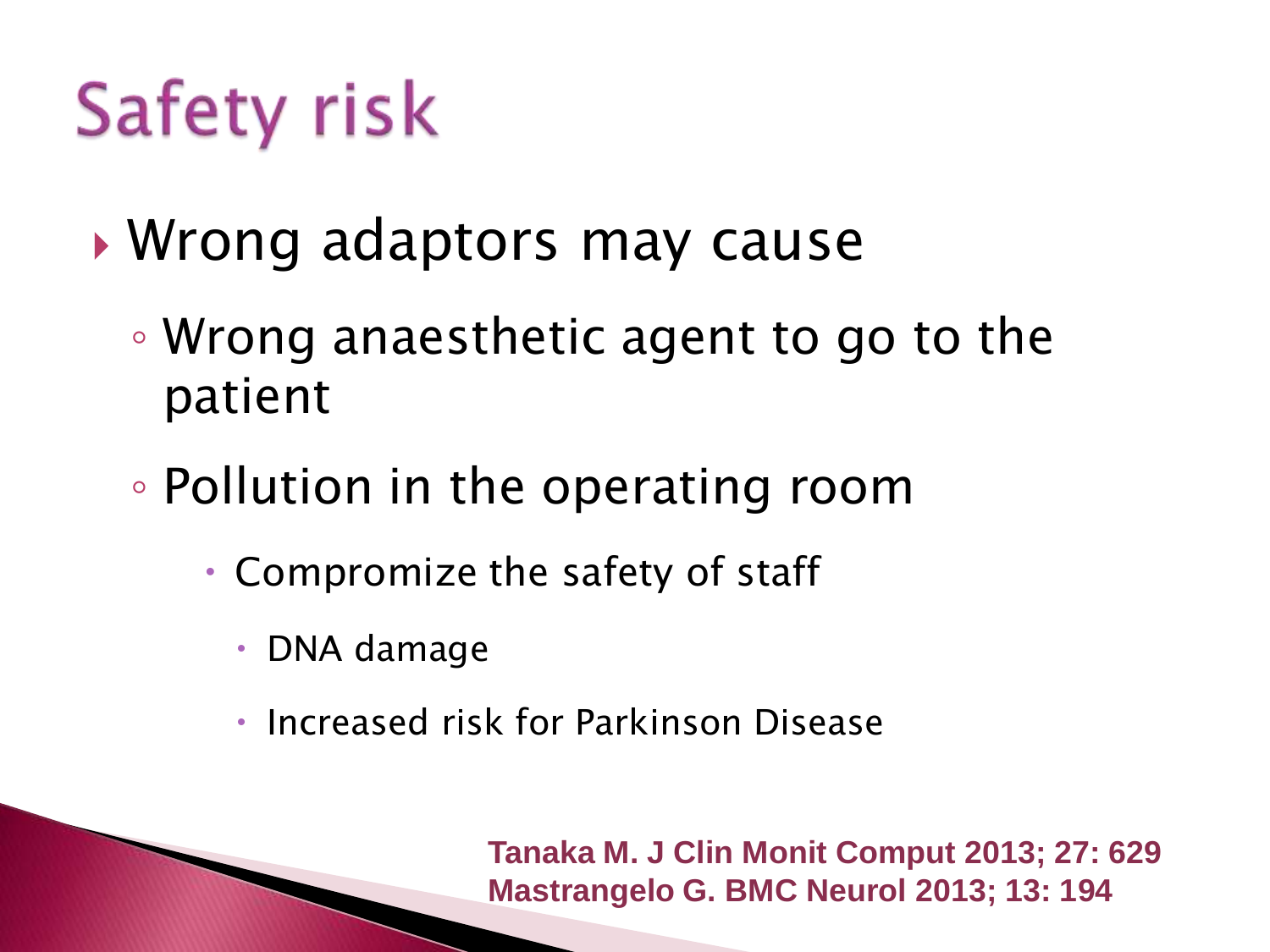### Chemical contamination  $\omega$

#### **CASE REPORTS**

Anesthesiology 78:1175-1177, 1993 @ 1993 American Society of Anesthesiologists, Inc. J. B. Lippincott Company, Philadelphia

#### Contamination of Anesthetic Vaporizer Contents

Maurice Lippmann, M.D.,\* Wayne Foran, M.D.,† Richard Ginsburg, M.D.,† Joan Lewis, M.D.‡

- ▶ 47 y man elective mitral valve replacement
- Routine filling of vaporizer with isoflurane
- Strange odor in OR ???
- ▶ Same pungent odor from the near-empty bottle
- Samples were sent for chemical analysis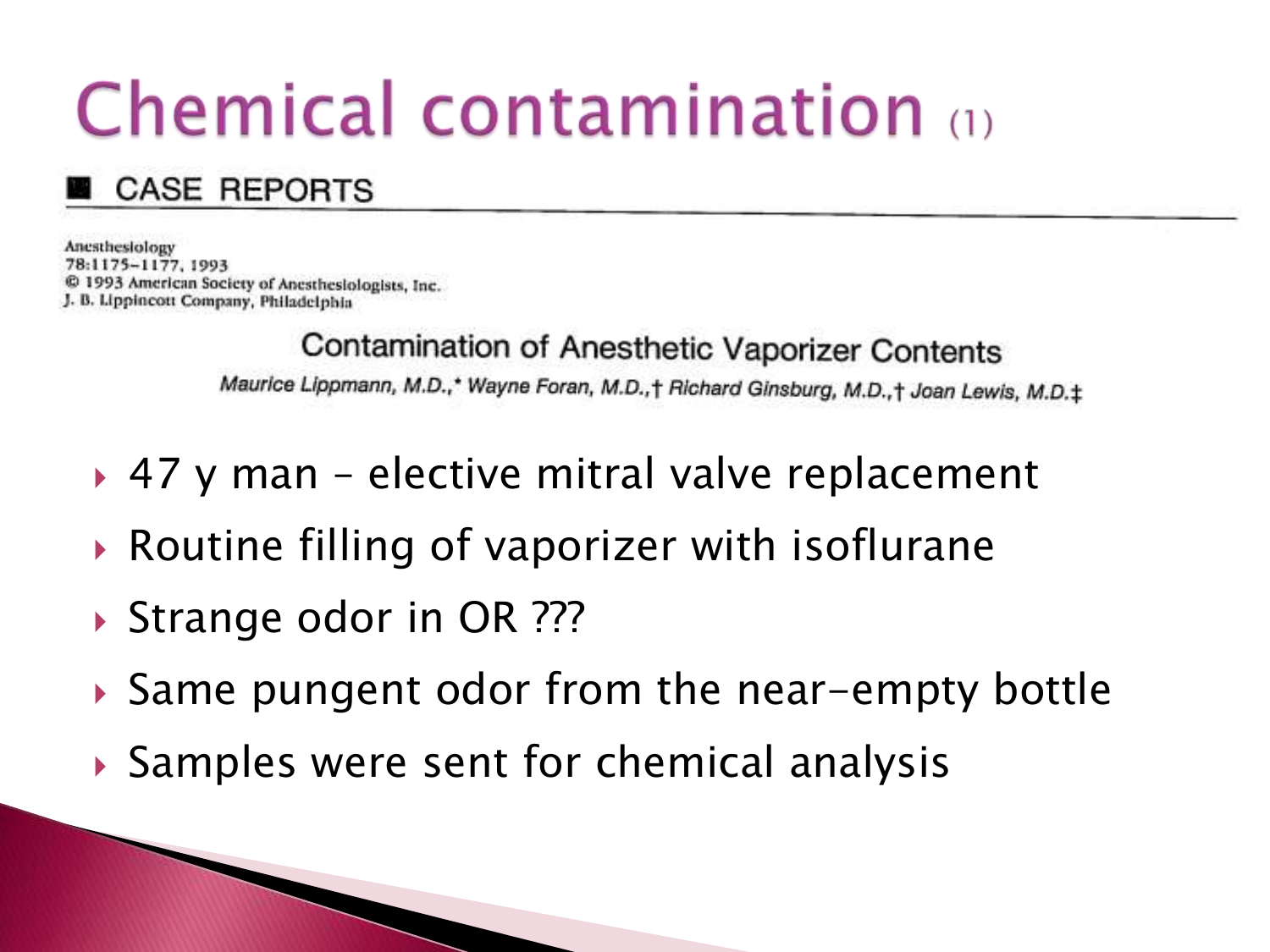### **Chemical contamination** (2)

- ▶ Sample 1: Near-empty bottle
	- Contaminated (Methylmethacrylate, Dimethyl-paratoluidine, and Hydroquinone)
- ▶ Sample 2: Drained from vaporizer
	- Contaminated (Methylmethacrylate, Dimethyl-paratoluidine, and Hydroquinone)
- ▶ Sample 3: Sealed and unused bottle from the same production lot
	- Pure isoflurane

Not contaminated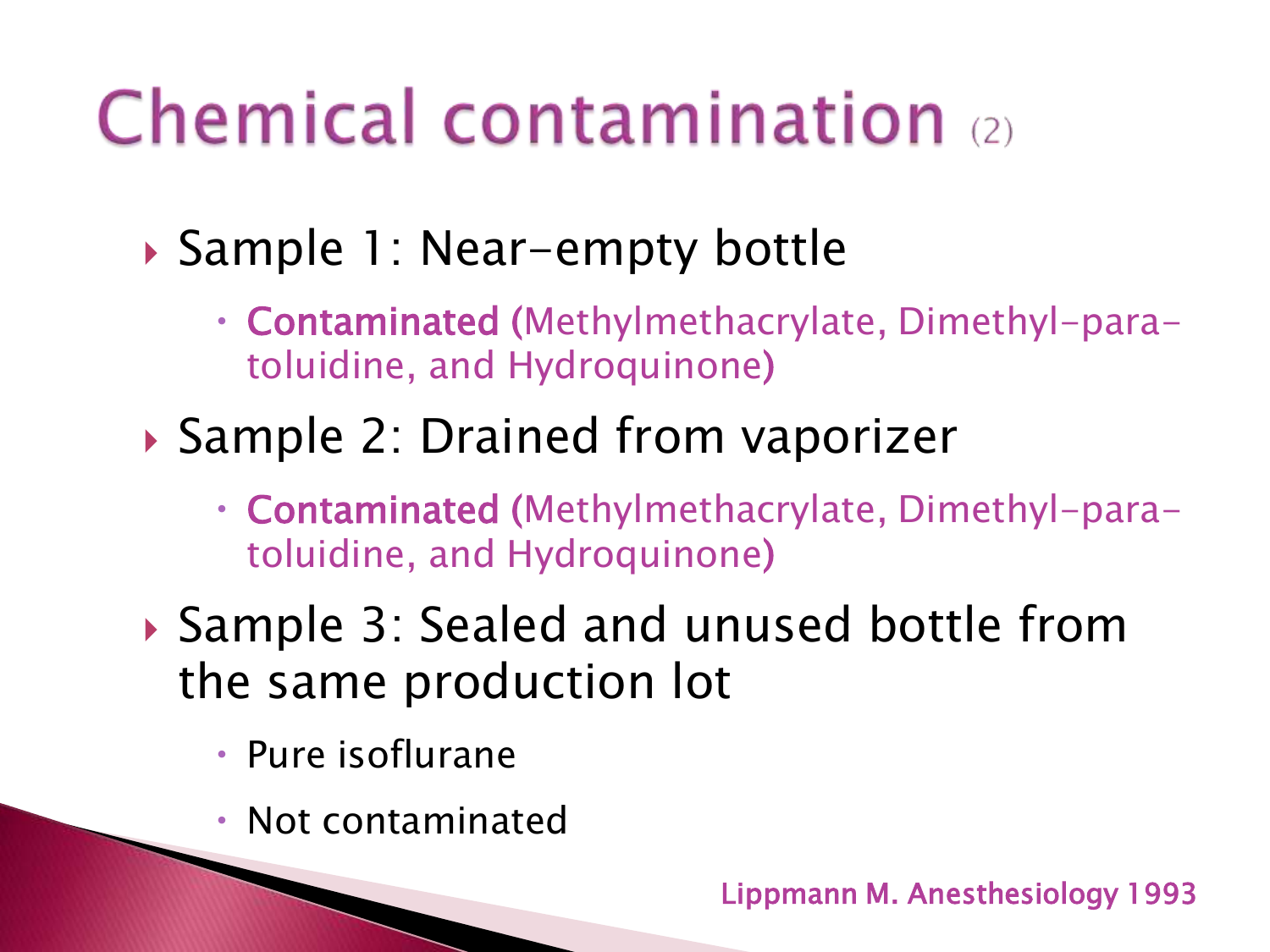#### Chemical contamination (3)

- No control for bottles
- Partially used bottles are left in the drawers
- ▶ Potential for tampering
- Contamination in the drawer with
	- Radiopaque Bone Cement
		- Methylmethacrylate
		- Dimethyl-para-toluidine
		- Hydroquinone

Lippmann M. Anesthesiology 1993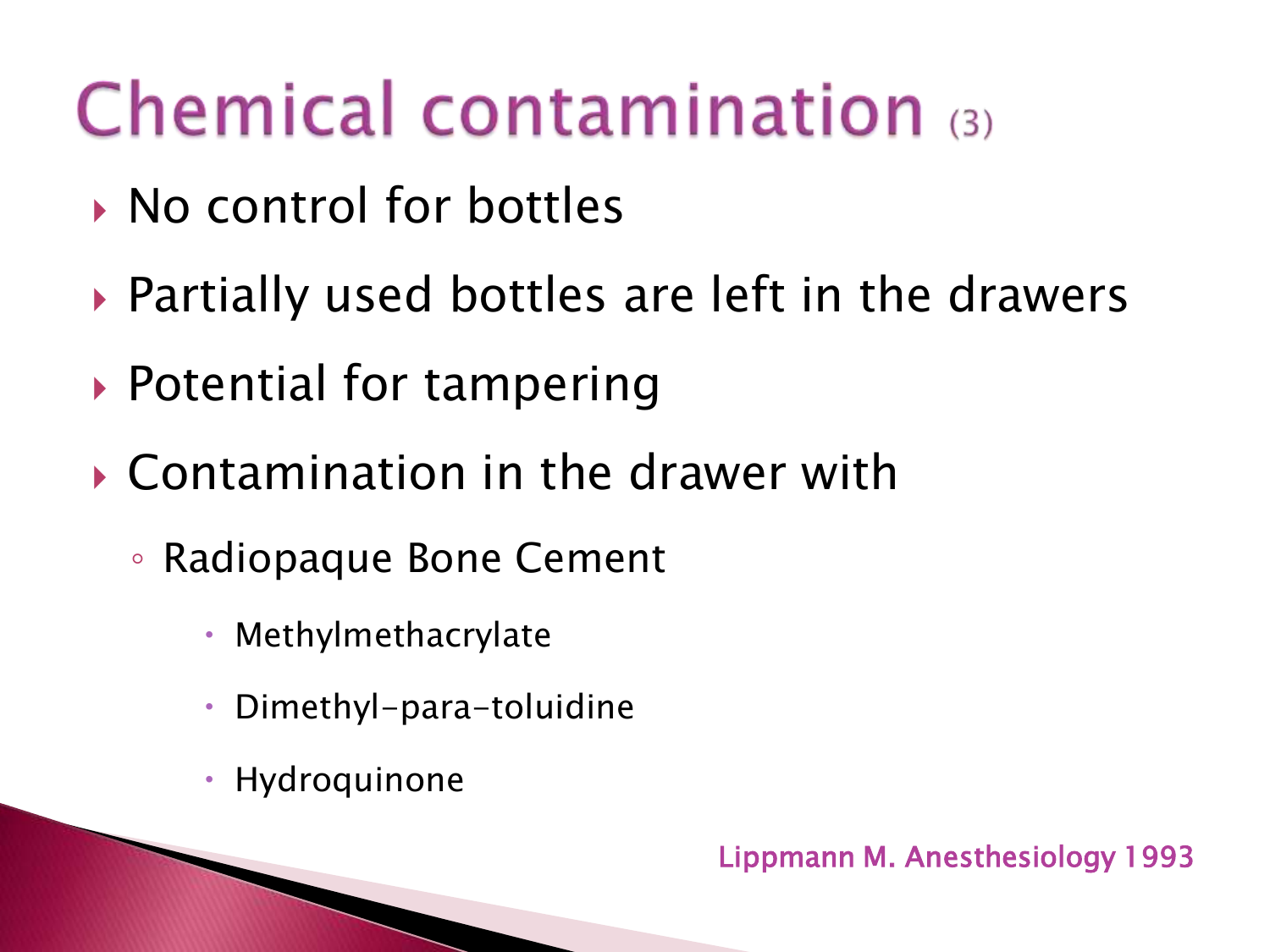#### Unknown risk:

#### Microbial contamination of

# filling adaptors

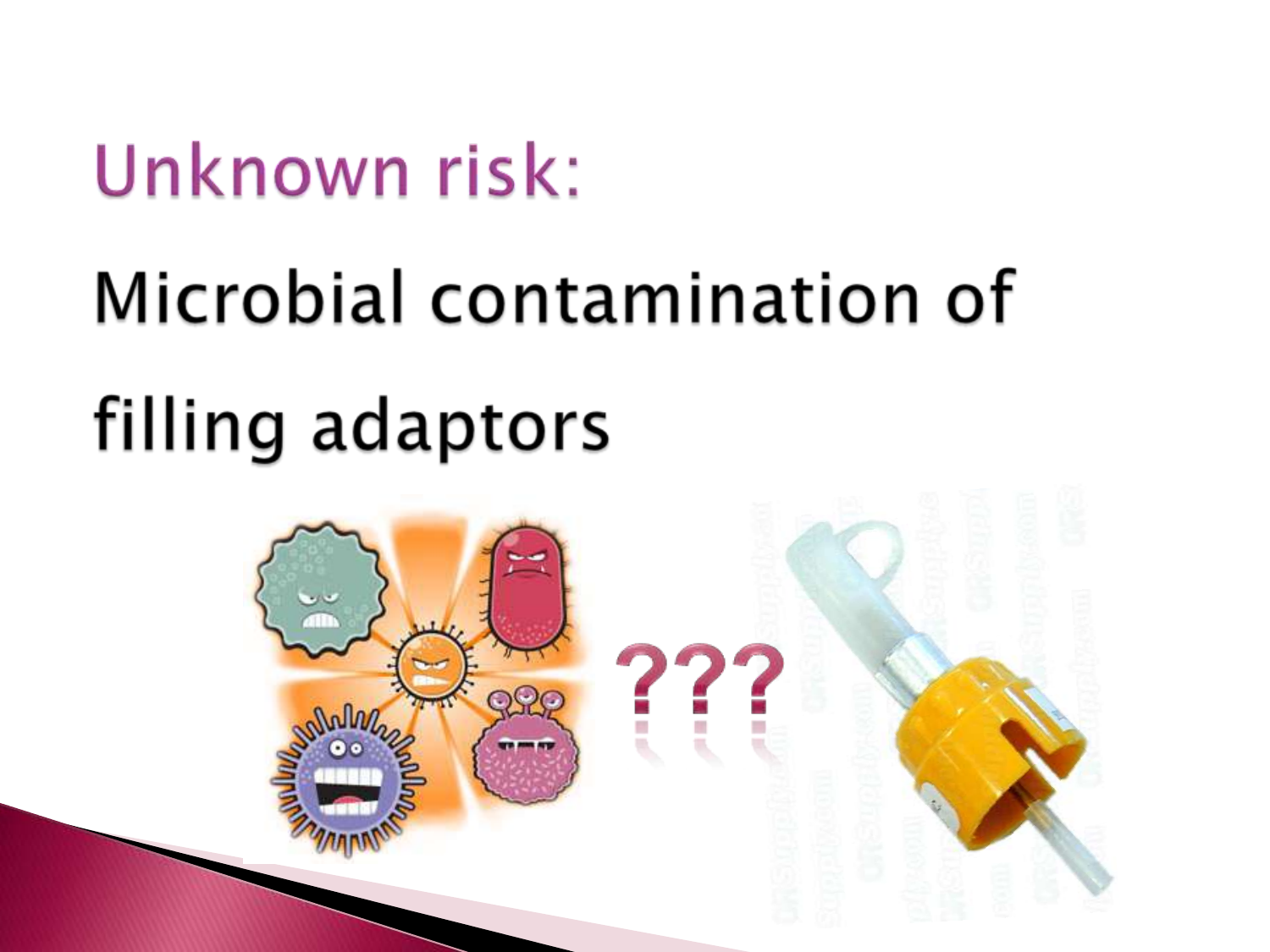# Aims of the study

- $\triangleright$  To evaluate microbial contamination risk
- $\triangleright$  To evaluate the infection risk for the patients due to filling adaptors
- To investigate the methods for disinfection for re-used filling adaptors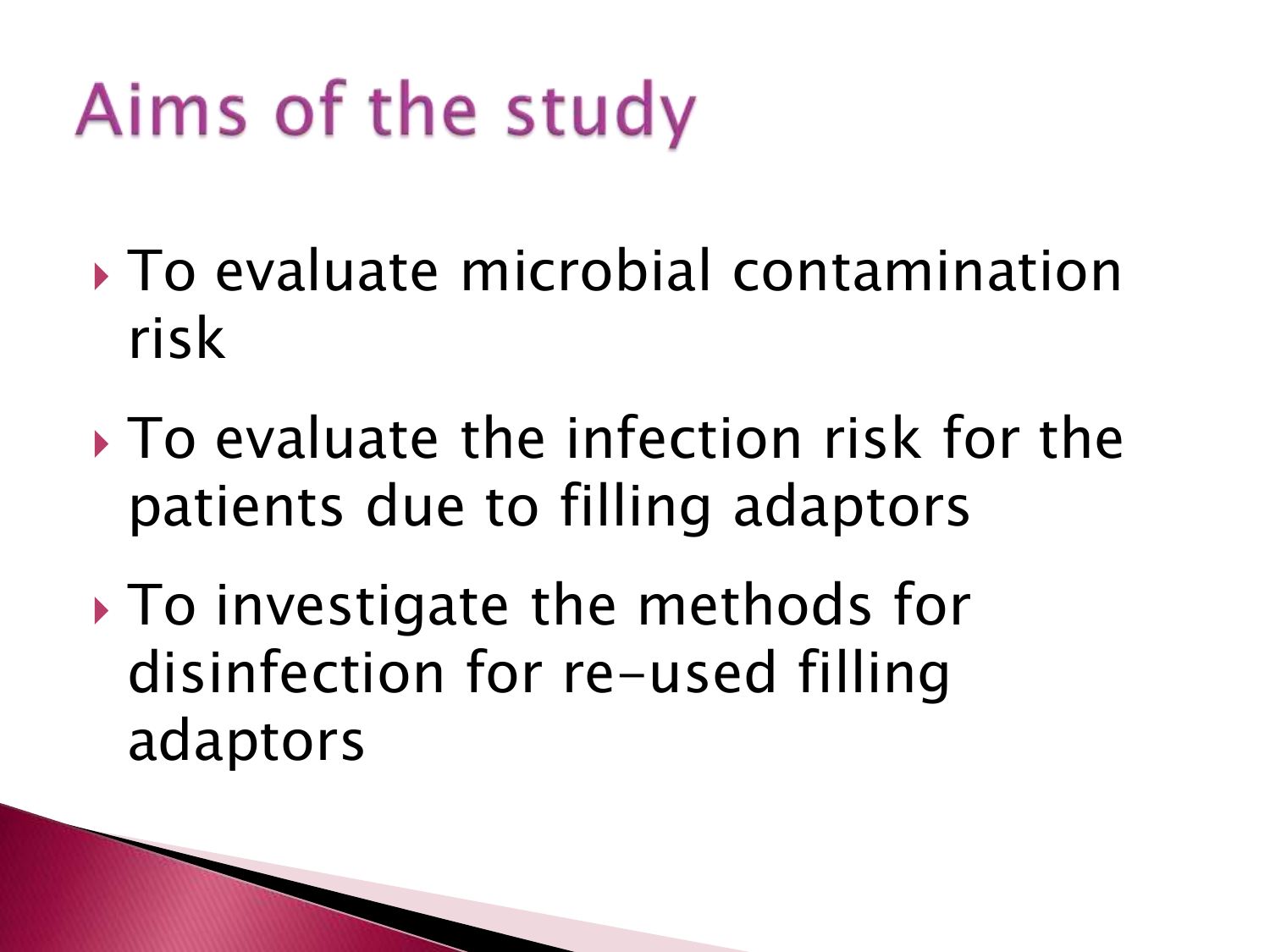### Step 1: Point prevalance

- ▶ On the same day microbiological sampling of 13 selvoflurane bottle adaptors attached on the opened bottle
- ▶ Inoculation onto sheep blood agar and 24 hours incubation at 35 °C
- ▶ Identification of microorganisms using conventional microbiological methods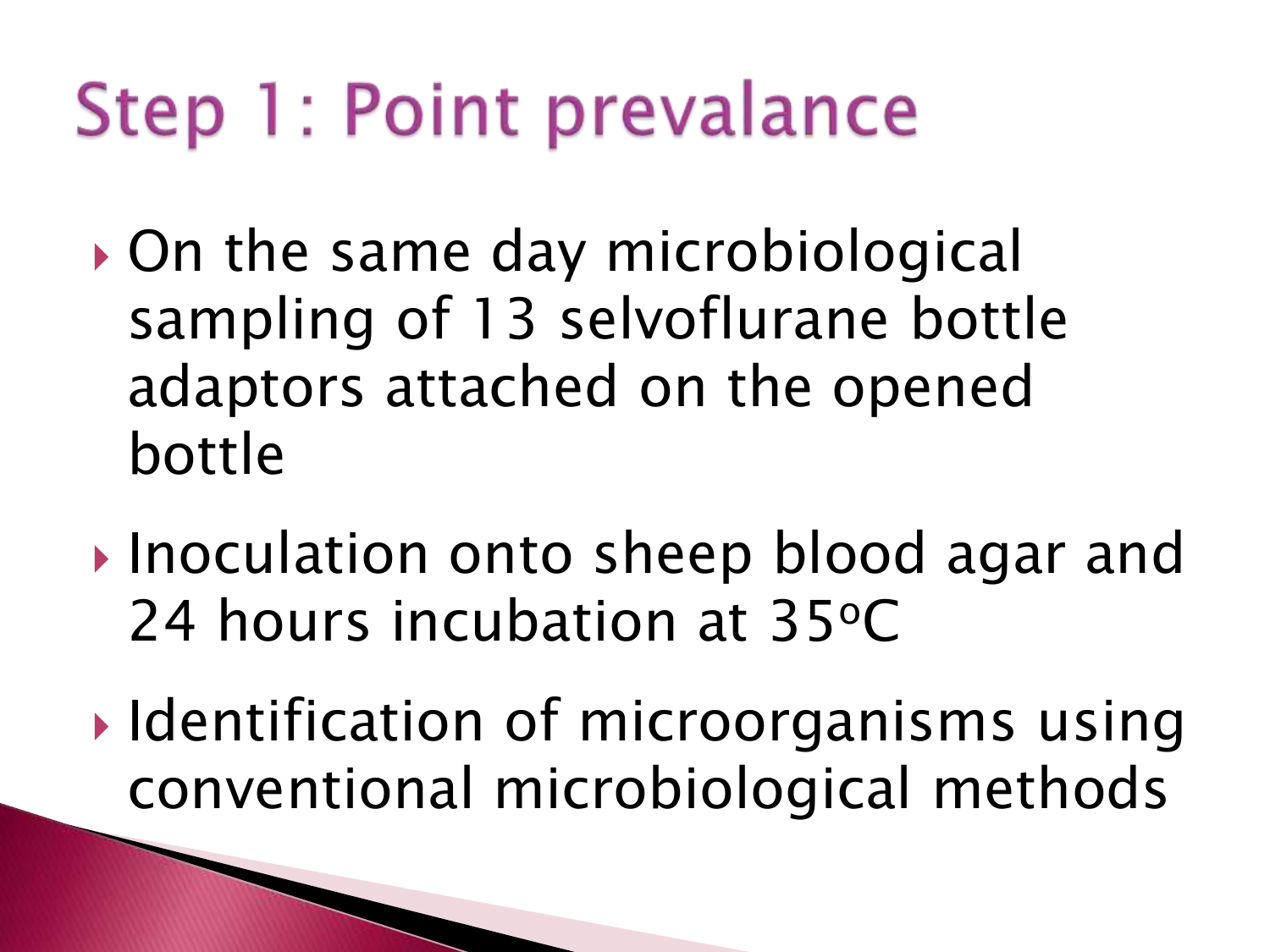# **Results of Step 1**

- Four of 13 (30.8%) opened bottles were found to be contaminated with
	- Coagulase negative staphylococci
	- Coryneform bacilli
	- Bacillus spp.
- $\rightarrow$  1-10 CFU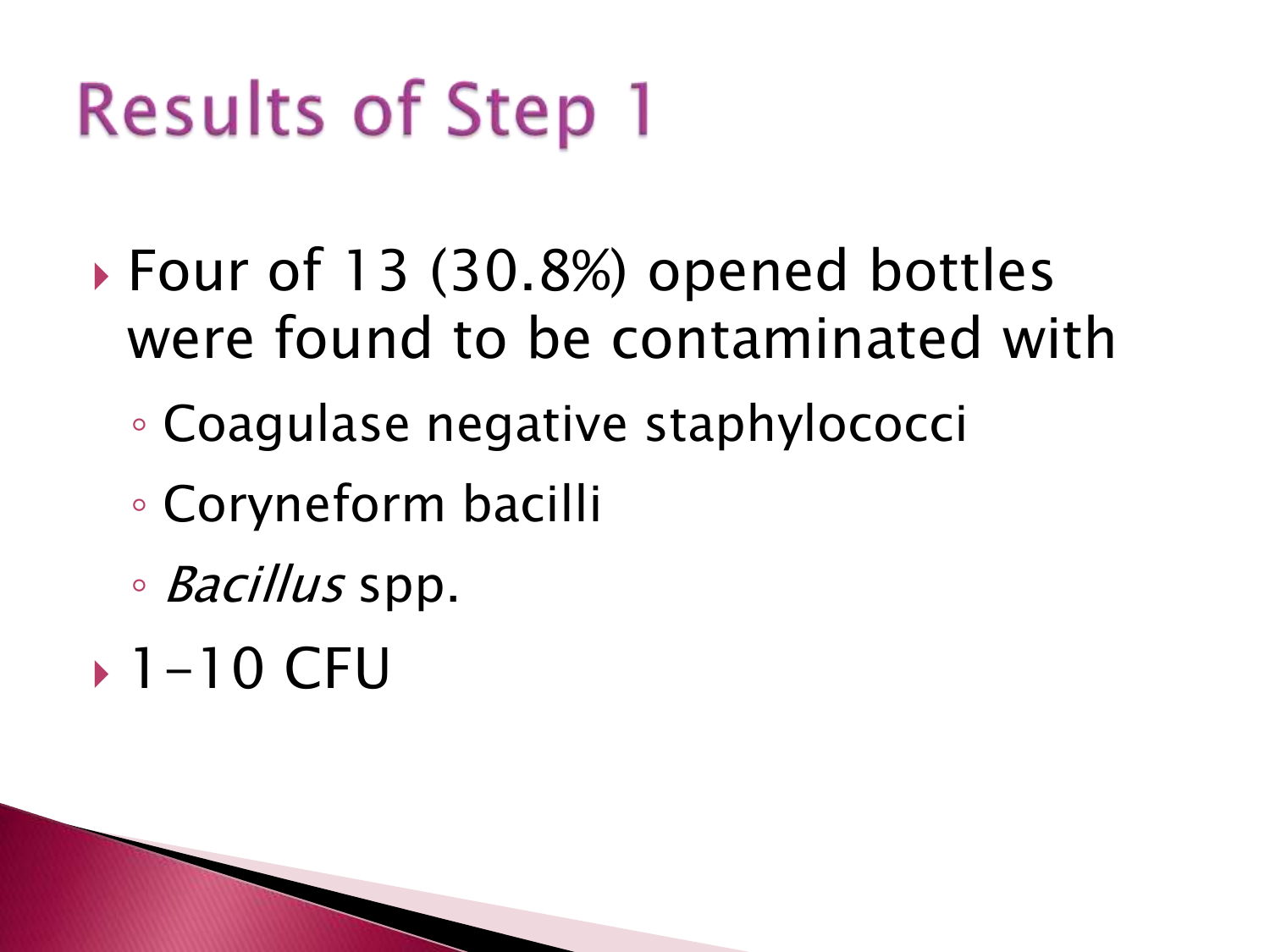#### Step 2: Evaluation of disinfection methods

- ▶ 4 unused FA were inoculated with  $(10<sup>8</sup>)$ 
	- Staphylococcus aureus ATCC 25923
	- Enterococcus faecalis ATCC 29212
	- Pseudomonas aeruginosa ATCC 27853
	- Candida albicans ATCC 10231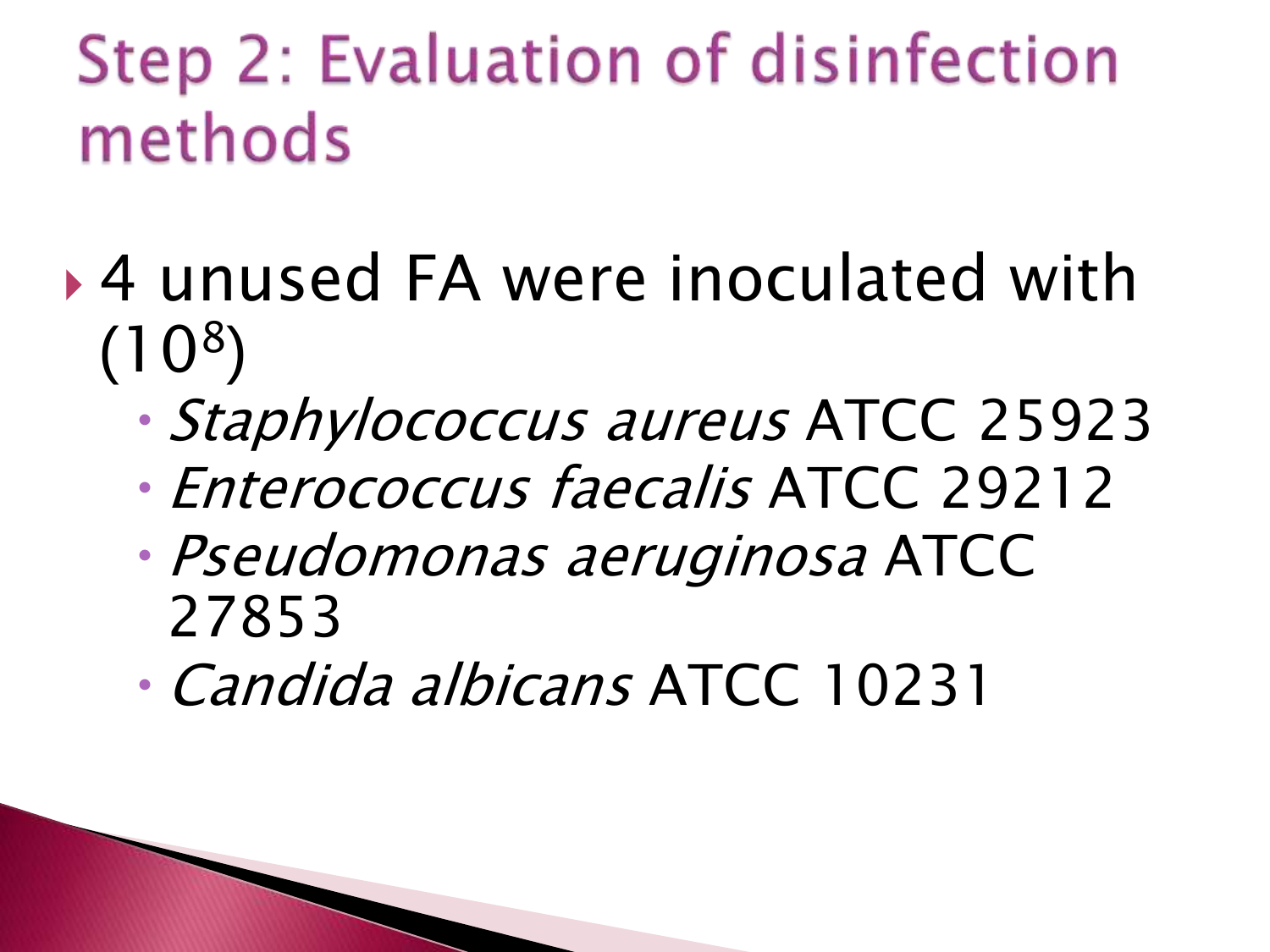#### Step 2: Evaluation of disinfection methods

- Comparison of two different disinfection method
	- Immersion in 2% perasetic acid solution
	- Thermal disinfection at 90<sup>o</sup>C for 5 min
- ▶ After contact time FA were put in physiological saline, vortexed and samples were cultured onto sheep blood agar
- Results were evaluated after 24 h incubation at 35oC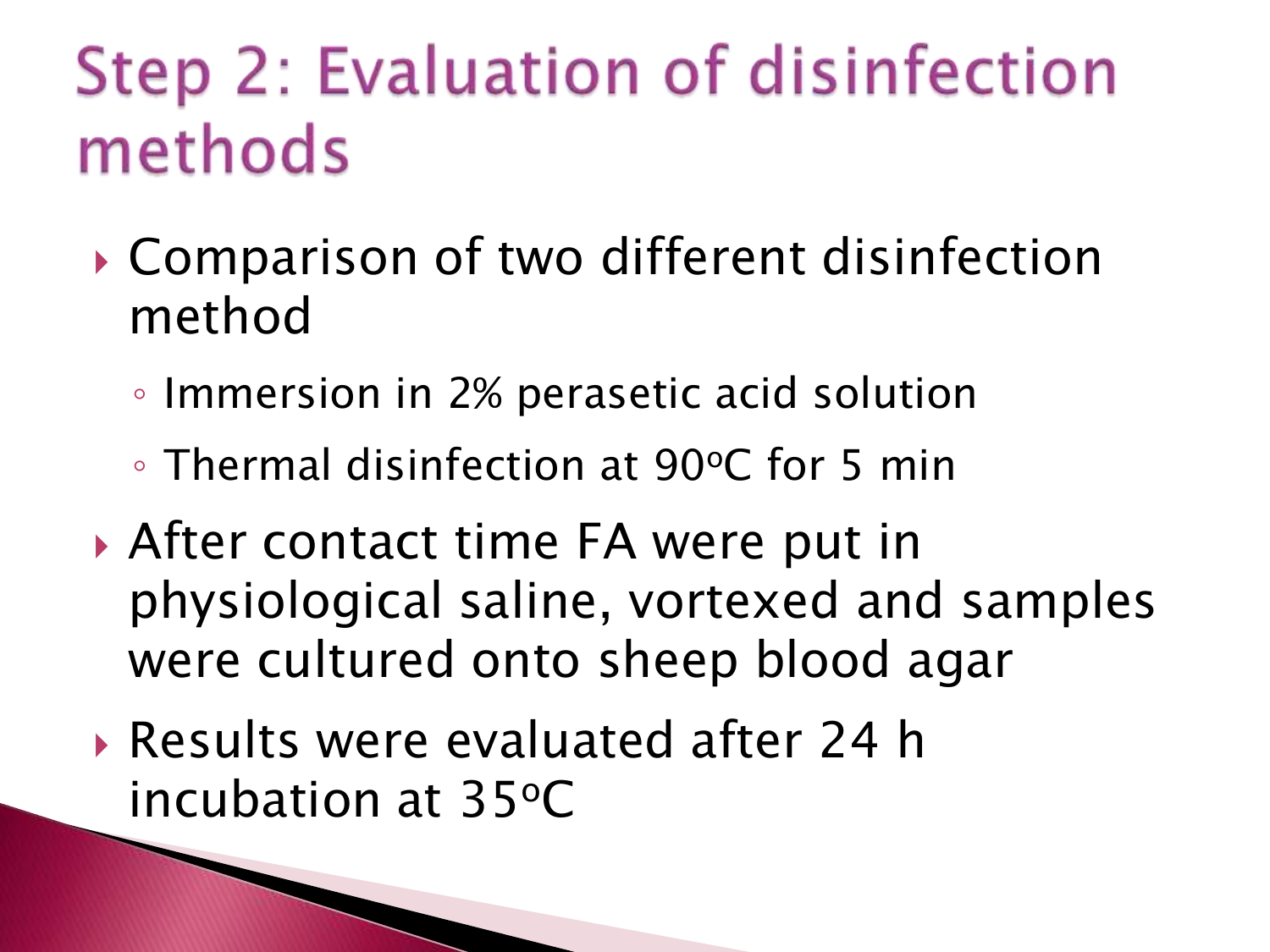# **Results of Step 2**

- No growth was observed any of FA disinfected either with
	- Perasetic acid
	- Thermal disinfection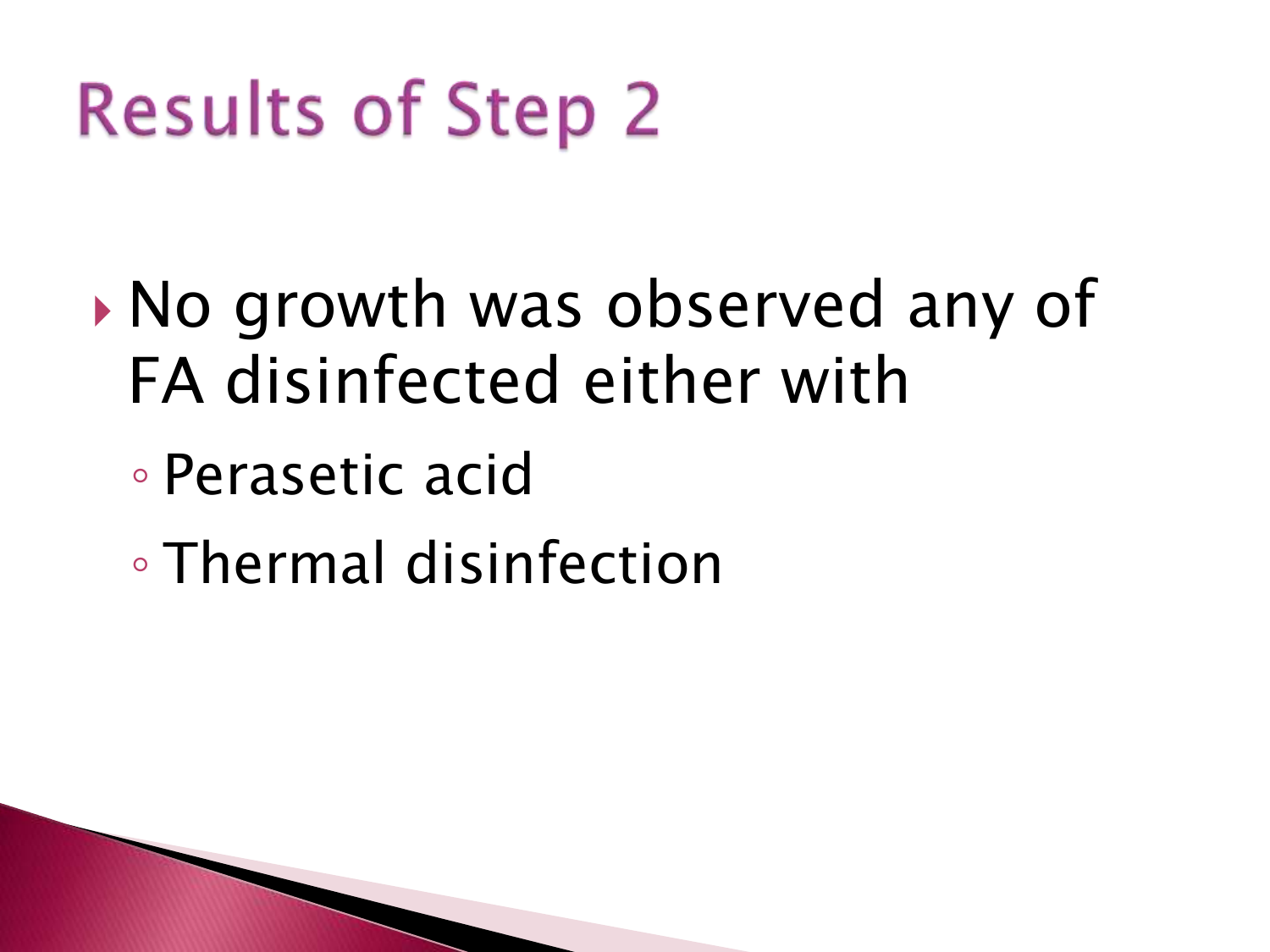#### User manual says

#### Disinfecting

Use surface disinfectants for disinfection. For reasons of material compatibility use disinfectants based on:

- aldehydes.
- aicohols,

Do not

adapte

may re

quaternary ammonium compounds.

Ensure that all disinfectants are registered with the U.S. Environmental Protection Agency for use as intended. Always follow the instruction labels specifically with respect to prescribed concentrations and the necessary exposure times.

Do not use preparations which are based on

- halogen-releasing compounds,
- strong organic acids,
- oxygen-releasing compounds.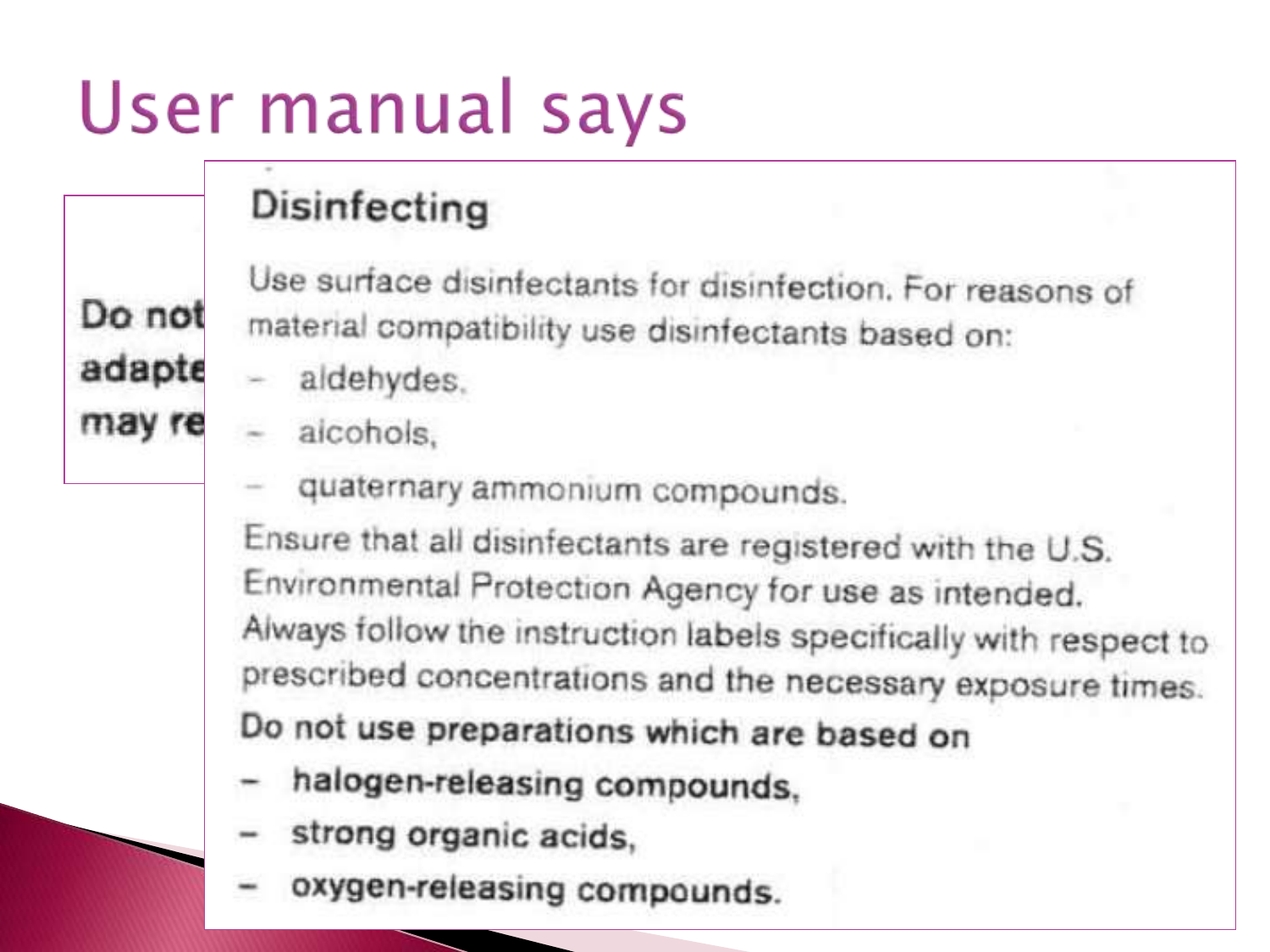#### **Semicritical items ???**

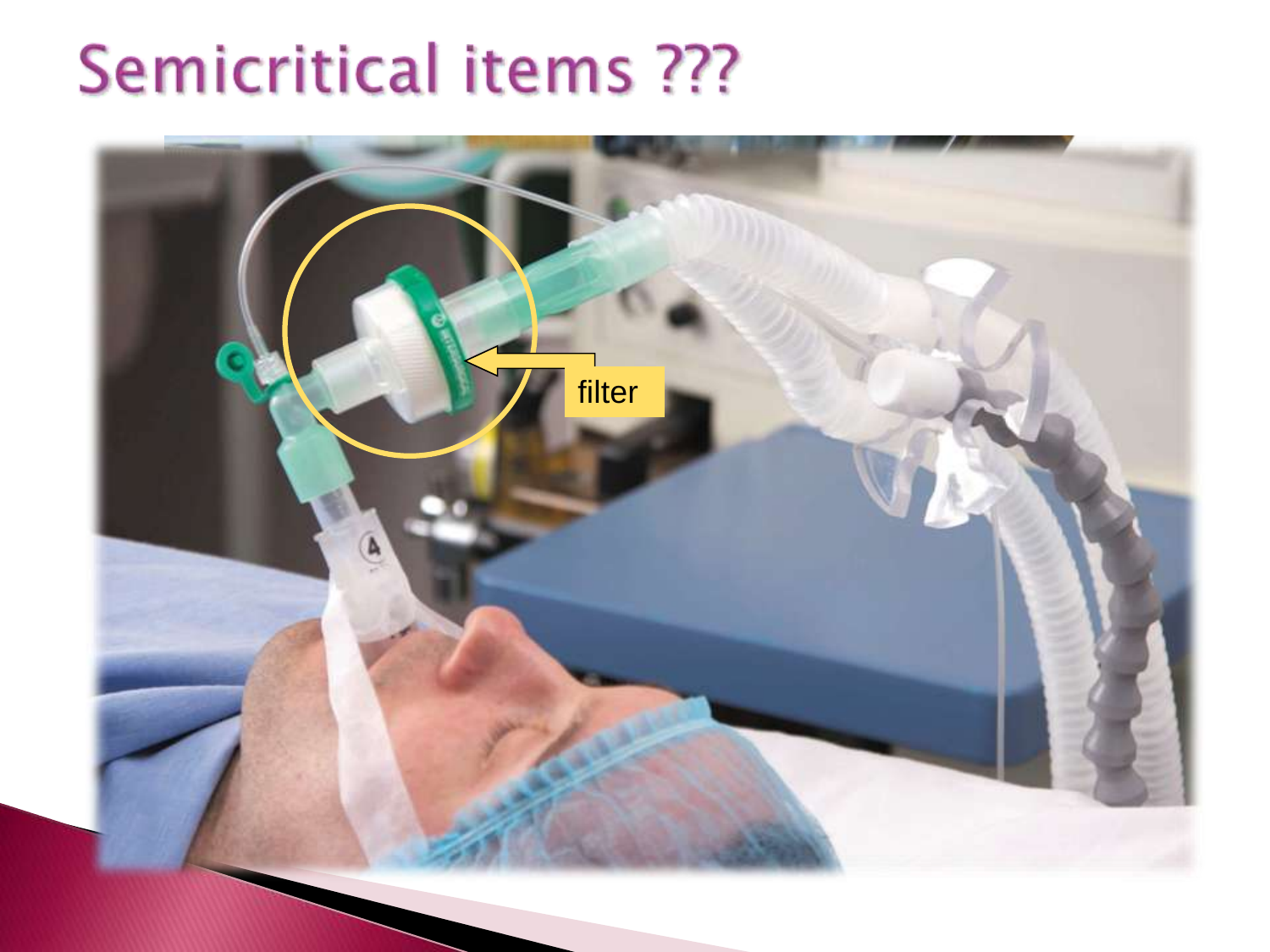#### Conclusions (1)

- ▶ FA should be accepted as semi-critical items together with the anesthesia tubes
- ▶ High level disinfection is required
- Although the bacteria grew on the bottles we studied are not pathogenic and we did not investigate presence of viruses, this study proves that the filling adaptors are open for microbial contamination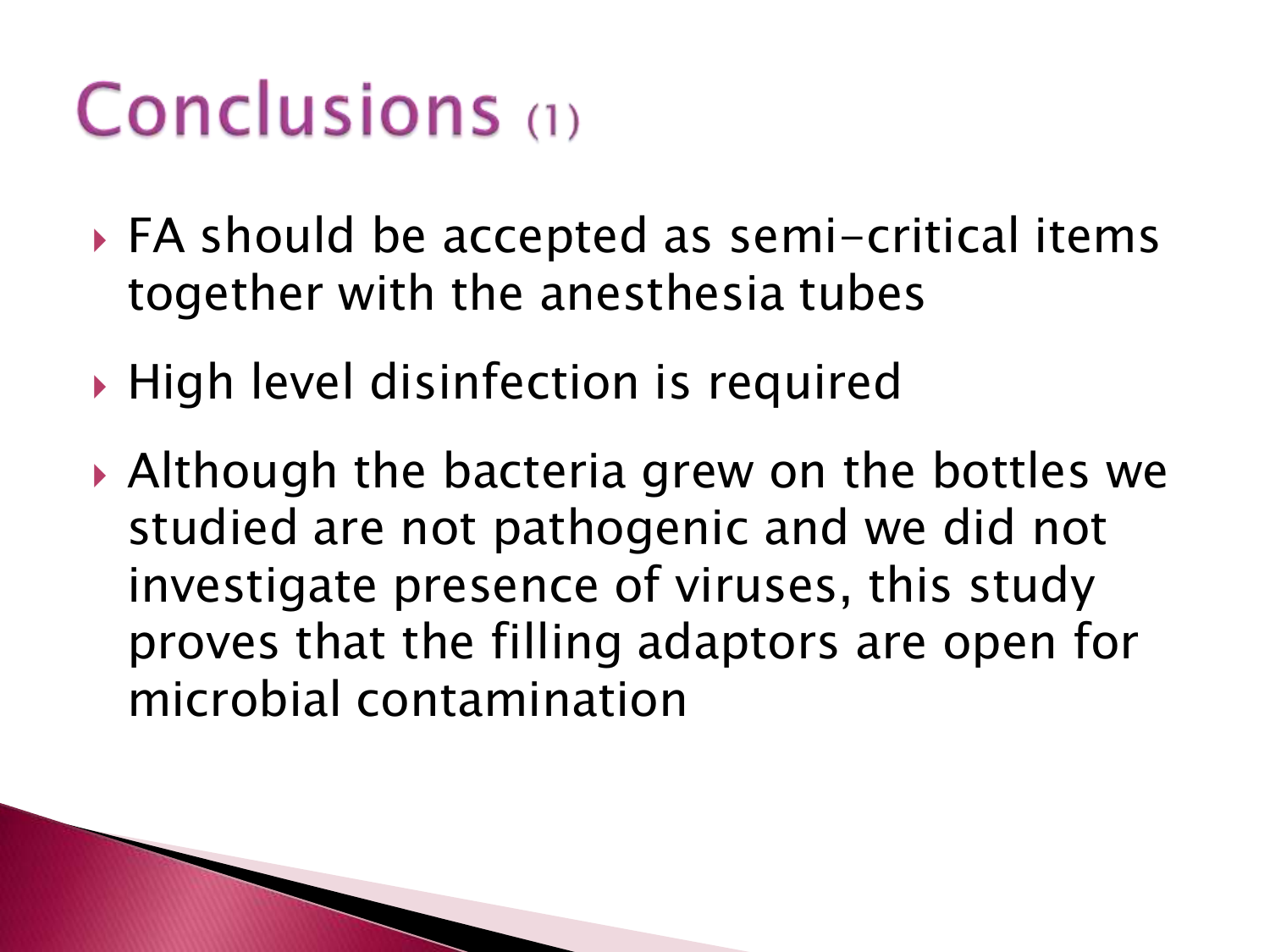#### Conclusions (2)

- Bottles of volatile agents,open or selaed, may not be left the anesthesia machine drawers and operating rooms
- ▶ Empty bottles should be discarded and not to be left in drawers and used as a repository for other liquids
- Reusable filling adaptors might be cheaper but they compromize the patient safety and quality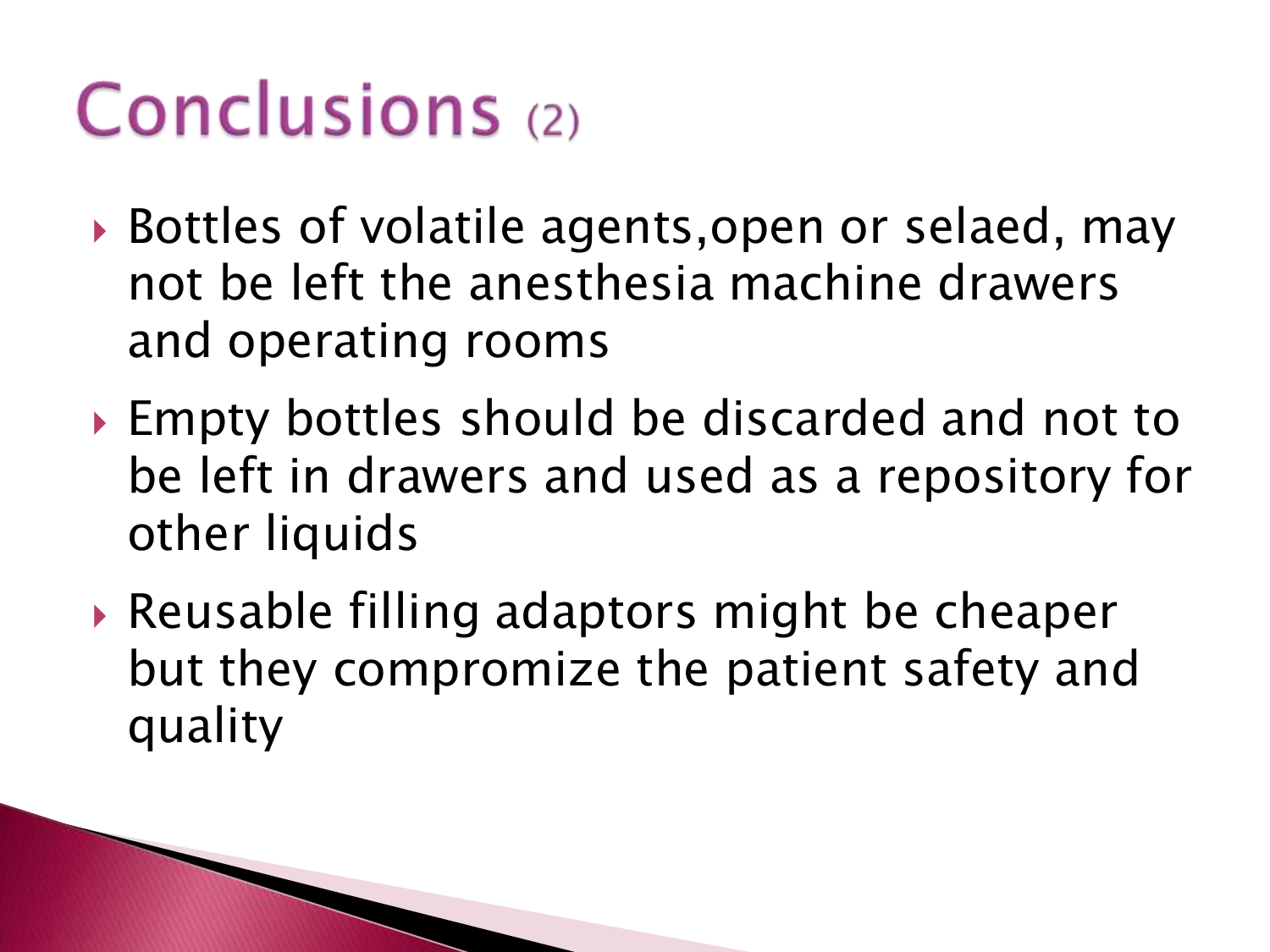### Best practice for patient safety

#### Small volume bottles with safety seal AND

#### Single use adaptors